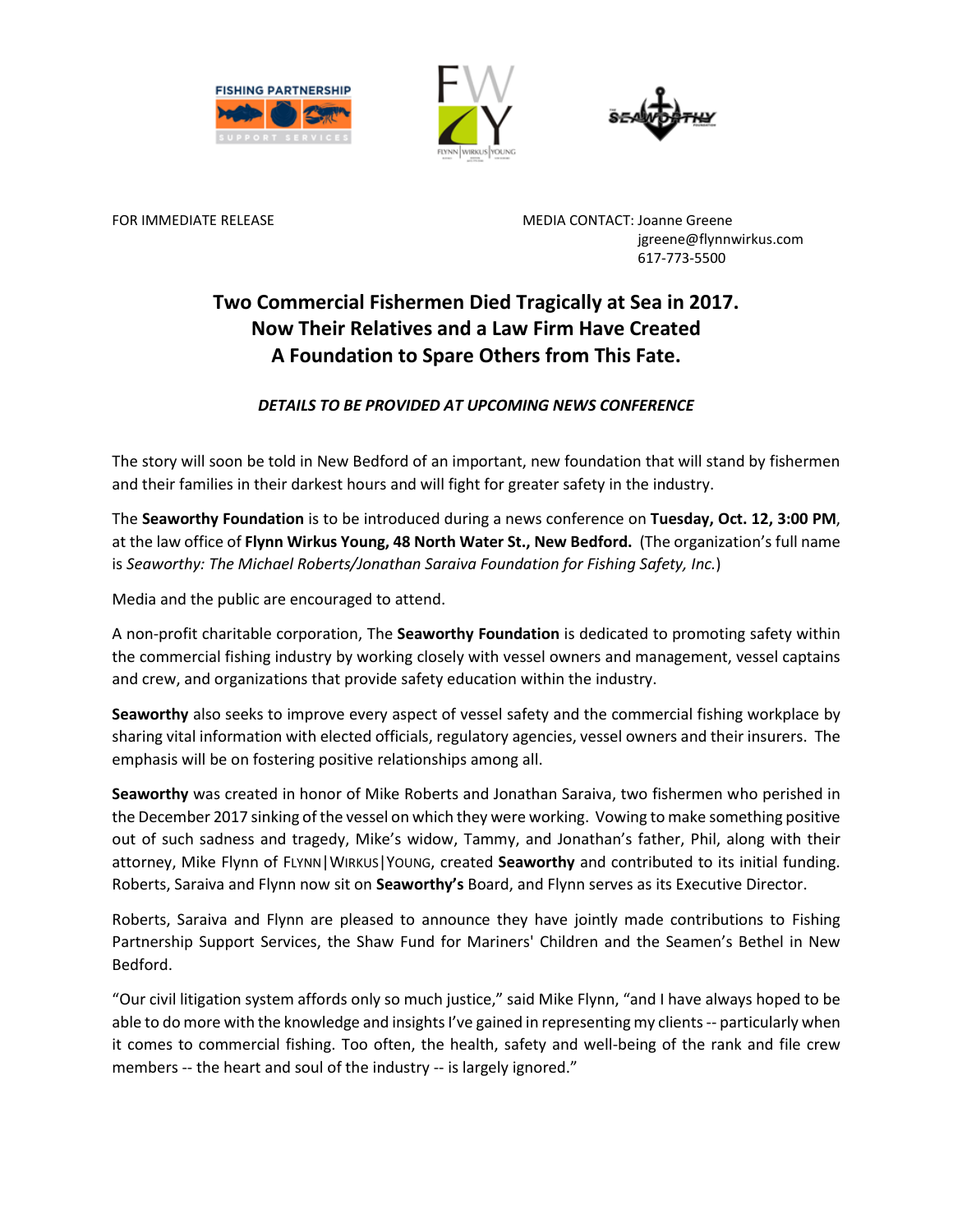Flynn continued:

"I have experienced firsthand with Tammy and Phil what they went through, and I have witnessed how committed they are to using their voices to make this industry safer as a legacy to their loved ones. That has truly inspired me, and frankly, everyone at my firm wants to help them in any way we can."

Flynn added:

"**Seaworthy** is the embodiment of everything that we're trying to do to make sure that Mike and Jonathan's sacrifice is never forgotten."

Commenting on the upcoming **Seaworthy** announcement, Mary Anne Macaulay, executive director of The Shaw Fund, said:

"The fund works closely with Flynn|Wirkus|Young to try to meet the needs of fisherman on the job. That's where our two organizations intersect. We are pleased and grateful that their clients have felt the need to pay forward the assistance we have given them to other fishermen who find themselves in similar situations. We look forward to continued collaboration with the firm and the foundation."

### **BACKGROUND**

#### **LAW FIRM**

FLYNN|WIRKUS|YOUNG (FWY) is a personal injury litigation firm with offices in Braintree and New Bedford. Founded in 1998, FWY is dedicated to representing people from all walks of life who have been injured as the result of the negligence of others. This includes victims of wrongful death, medical malpractice, construction site accidents, commercial fishing vessel accidents, maritime accidents, Jones Act injuries, Death on the High Seas Act cases, motor vehicle accidents, product failures and defects, occupational illnesses and injuries, and toxic torts, including exposure to carcinogens such as PFAS and benzene. The firm devotes a significant part of its practice to the representation of injured and deceased fishermen and their families for whom, in the last five years alone, FWY has achieved several multi-million-dollar settlements.

Mr. Flynn created FWY in 1998 and remains the firm's President, managing partner and lead trial attorney. A *summa cum laude* graduate of UMass-Amherst and Boston University School of Law, Mr. Flynn has been practicing law since 1991. He has tried dozens of cases to verdict in Massachusetts and courts throughout the country. In addition to **Seaworthy**, he serves on the UMass Commonwealth Honors College Advisory Board and volunteers for several charitable organizations.

#### **Fishing Partnership Support Services**

The Fishing Partnership is a non-profit support services organization dedicated to improving the health, safety and economic security of commercial fishermen and their families. It provides critically needed services and programs to more than 20,000 New England fishing families.